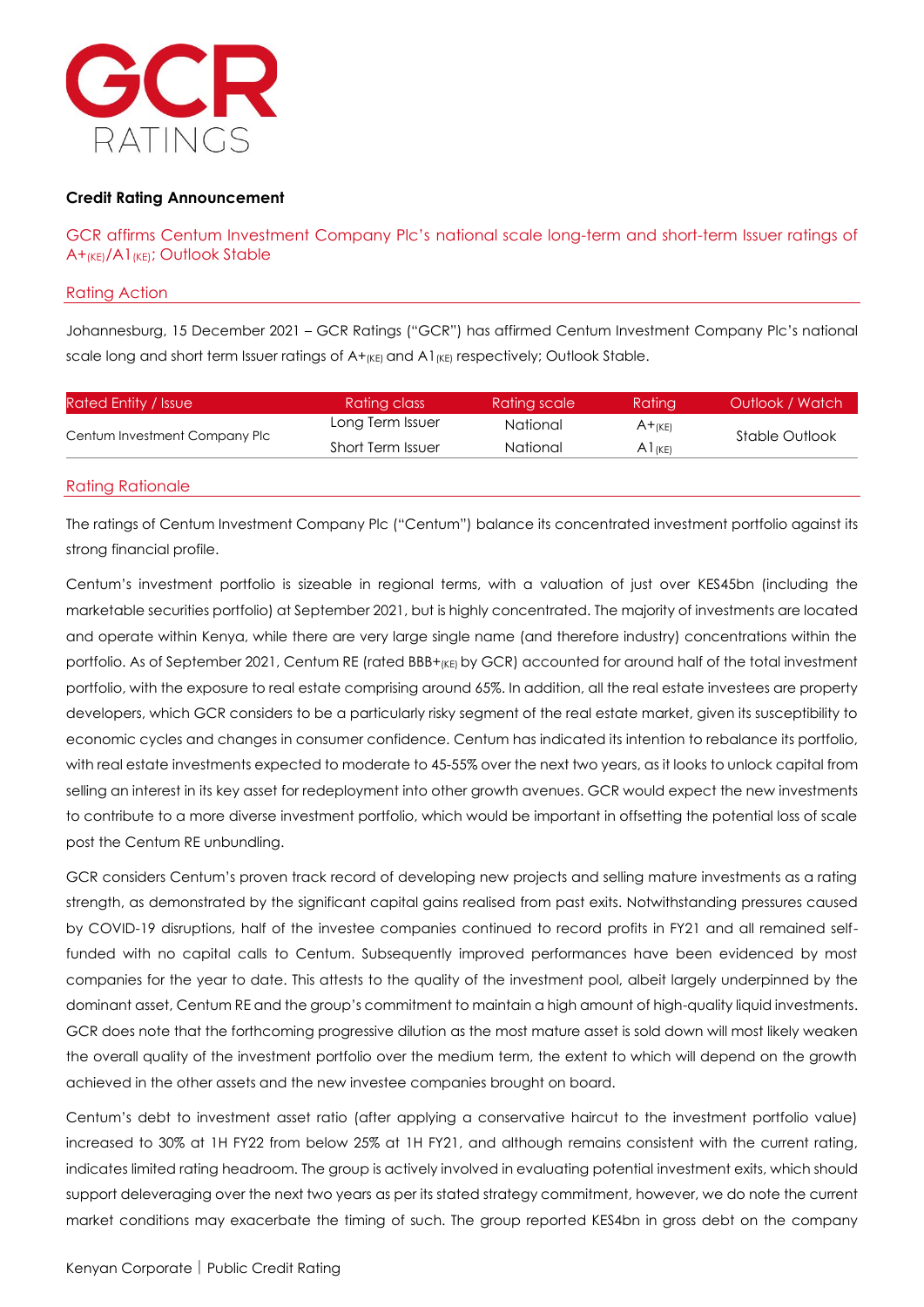balance sheet at 1H FY22 (1H FY21: KES1bn), whilst GCR has also included c.KES4.9bn in guaranteed subsidiary debt as part of the debt exposure. GCR also views positively the stronger interest cover ratio of 2.7x reported at 1H FY22 (FY21: 1.4x), uplifted from strong returns generated from the enlarged liquid investment holdings.

Ample liquid cash equivalent holdings support sound liquidity coverage of at least 1.8x over a 12-month basis. Nevertheless, this strong assessment is somewhat mitigated by the inherent cash flow variability in Centum's strategy, given the reliance on asset sales to generate returns.

## Outlook Statement

The stable outlook reflects GCR's view that Centum's liquidity will remain robust, with sufficient financial resources to meet debt requirements.

#### Rating Triggers

We could lower the ratings if the debt to investment asset ratio is not brought back closer to 25% in line with the planned deleveraging, and/or there are any signs that Centum's liquidity is deteriorating. Rating pressure could also result from a substantial loss in scale or deterioration in the quality of the investment portfolio on account of the disposal of any of Centum's core investments. Should the lack of diversification in the investment portfolio worsen, this would also be viewed negatively.

A rating upgrade is unlikely in the short to medium term and would only be considered once Centum evidences a much larger and more diversified portfolio; whilst leverage metrics are sustained at very low levels.

## Analytical Contacts

| Primary analyst  | Sheri Morgan            | Senior Analyst: Corporate Ratings |
|------------------|-------------------------|-----------------------------------|
| Johannesburg, ZA | Morgan@GCRratings.com   | +27 11 784 1771                   |
| Committee chair  | <b>Matthew Pirnie</b>   | Group Head of Ratings             |
| Johannesburg, ZA | MatthewP@GCRratings.com | +27 11 784 1771                   |

#### Risk Score Summary

| <b>Rating Components and Factors</b> | <b>Risk Scores</b> |
|--------------------------------------|--------------------|
| <b>Operating environment</b>         | 6.50               |
| Country risk score                   | 4.00               |
| Sector risk score                    | 2.50               |
| <b>Business profile</b>              | 0.00               |
| Portfolio size and diversification   | (2.50)             |
| Investment quality and track record  | 2.50               |
| Management and governance            | 0.00               |
| <b>Financial profile</b>             | 2.50               |
| Leverage and capital structure       | 1.00               |
| Liquidity                            | 1.50               |
| <b>Comparative profile</b>           | 0.00               |
| Group support                        | 0.00               |
| Government support                   | 0.00               |
| Peer analysis                        | 0.00               |
| <b>Total risk score</b>              | 9.00               |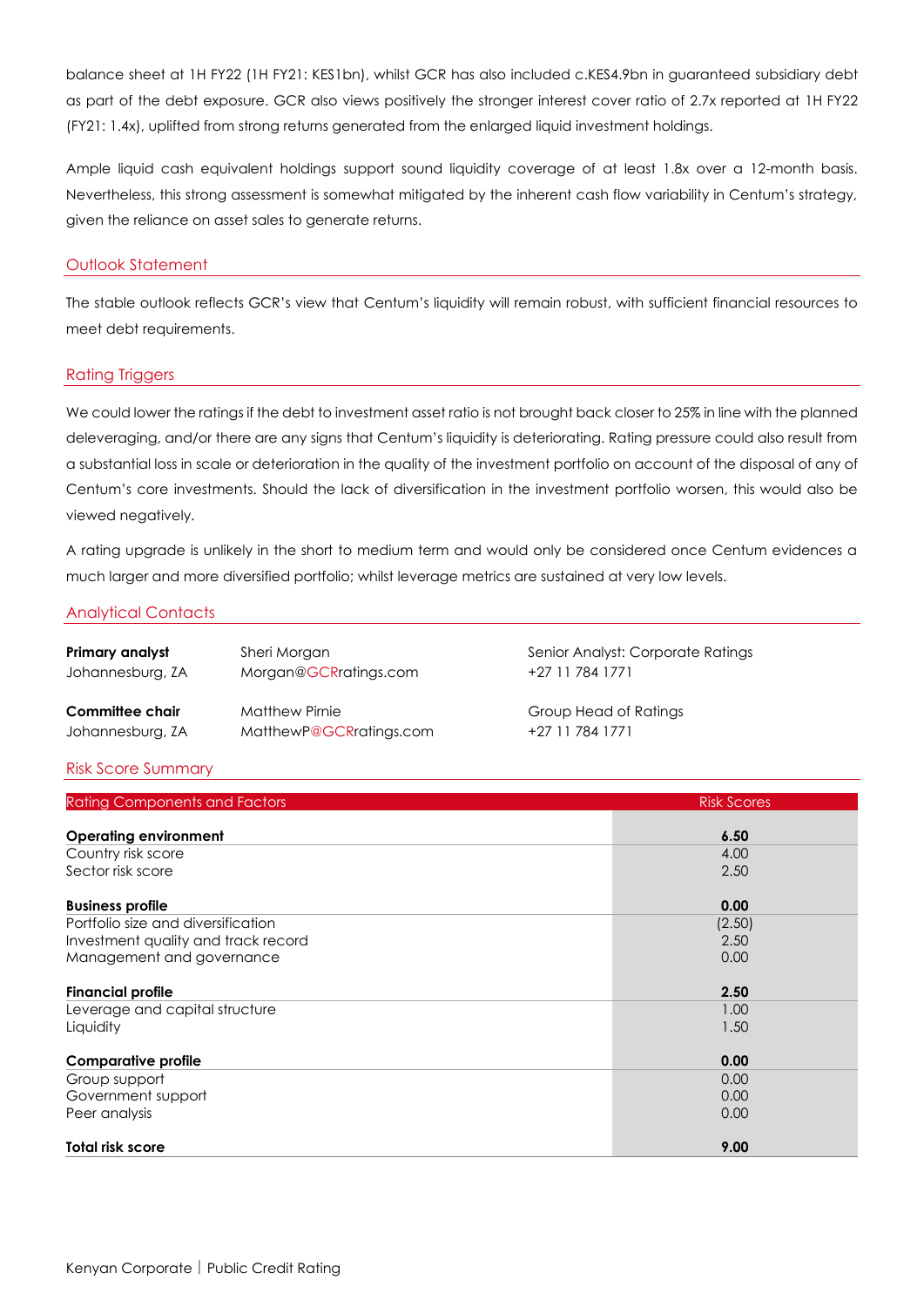Criteria for the GCR Ratings Framework, May 2019 Criteria for Rating Investment Holding Companies, November 2019 GCR Ratings Scales, Symbols & Definitions, May 2019 GCR Country Risk Scores, December 2021 GCR Kenya Corporate Sector Risk Scores, May 2021

| Centum Investment Company Plc |               |                 |              |          |                  |
|-------------------------------|---------------|-----------------|--------------|----------|------------------|
| Rating class                  | <b>Review</b> | Rating scale    | Rating class | Outlook  | Date             |
| Long Term Issuer              | Initial       | National        | $A$ (KE)     | Positive | <b>July 2012</b> |
| Short Term Issuer             | Initial       | National        | $A1_{(KE)}$  |          |                  |
| Long Term Issuer              | Last          | National        | $A+(KE)$     | Stable   | October 2020     |
| Short term Issuer             | Last          | <b>National</b> | $A1_{K}$     |          |                  |

## **Glossary**

| Debt                  | An obligation to repay a sum of money. More specifically, it is funds passed from a creditor to a debtor in exchange for interest and |
|-----------------------|---------------------------------------------------------------------------------------------------------------------------------------|
|                       | a commitment to repay the principal in full on a specified date or over a specified period.                                           |
| Diversification       | Spreading risk by constructing a portfolio that contains different exposures whose returns are relatively uncorrelated. The term also |
|                       | refers to companies which move into markets or products that bear little relation to ones they already operate in.                    |
| Interest              | Scheduled payments made to a creditor in return for the use of borrowed money. The size of the payments will be determined by         |
|                       | the interest rate, the amount borrowed or principal and the duration of the loan.                                                     |
| <b>Issuer</b>         | The party indebted or the person making repayments for its borrowings.                                                                |
| Leverage              | With regard to corporate analysis, leverage (or gearing) refers to the extent to which a company is funded by debt.                   |
|                       | The speed at which assets can be converted to cash. It can also refer to the ability of a company to service its debt obligations due |
| Liquidity             | to the presence of liquid assets such as cash and its equivalents. Market liquidity refers to the ease with which a security can be   |
|                       | bought or sold quickly and in large volumes without substantially affecting the market price.                                         |
| Long Term Rating      | See GCR Rating Scales, Symbols and Definitions.                                                                                       |
| Maturity              | The length of time between the issue of a bond or other security and the date on which it becomes payable in full.                    |
| Portfolio             | held by an individual investor or financial<br>include stocks.<br>A collection of investments<br>institution. They may                |
|                       | bonds, futures contracts, options, real estate investments or any item that the holder believes will retain its value.                |
| <b>Rating Outlook</b> | See GCR Rating Scales, Symbols and Definitions.                                                                                       |
| Short Term Rating     | See GCR Rating Scales, Symbols and Definitions.                                                                                       |
| Weighted              | An average resulting from the multiplication of each component by a factor reflecting its importance or, relative size to a pool of   |
| Average               | lassets or liabilities.                                                                                                               |
|                       |                                                                                                                                       |